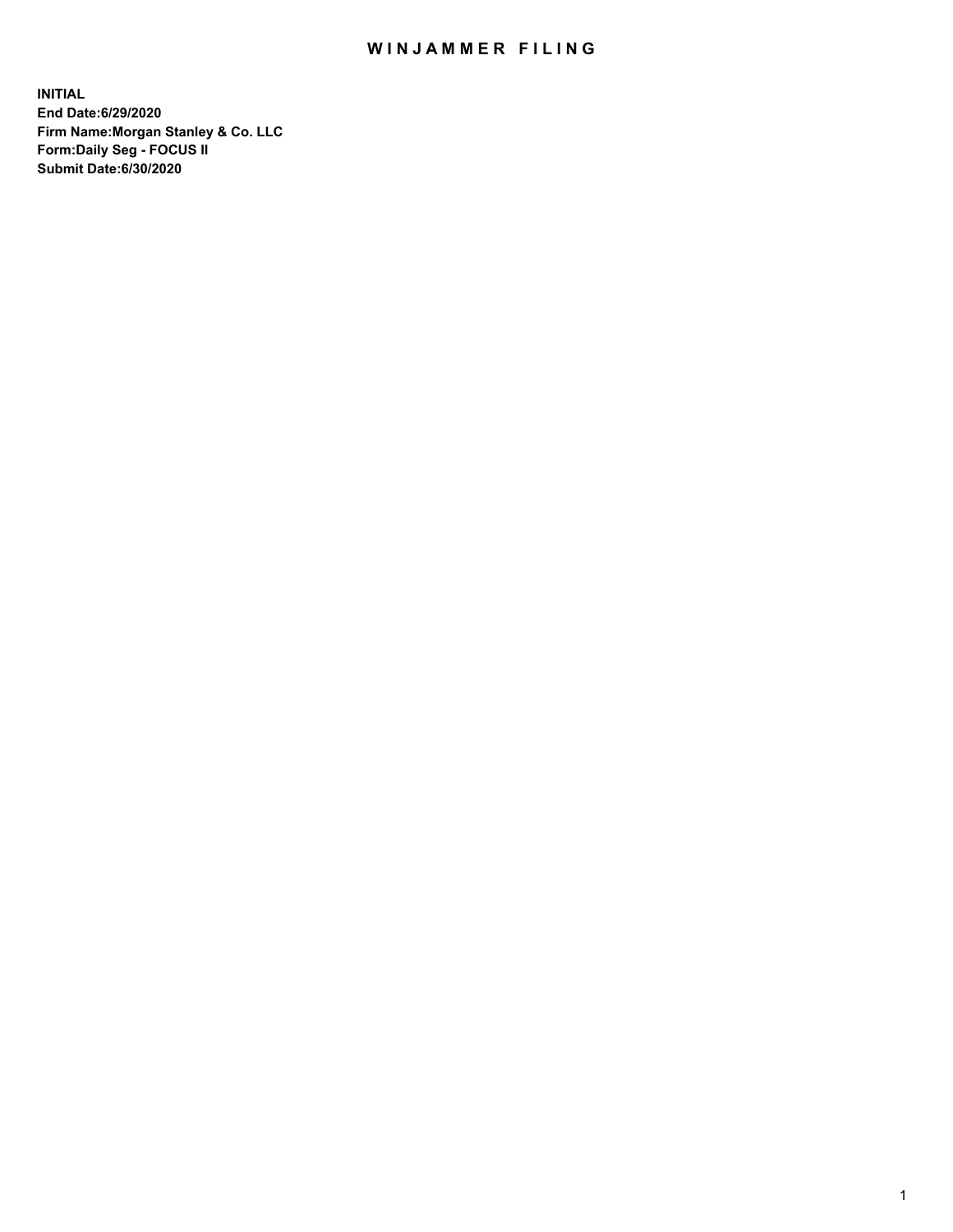**INITIAL End Date:6/29/2020 Firm Name:Morgan Stanley & Co. LLC Form:Daily Seg - FOCUS II Submit Date:6/30/2020 Daily Segregation - Cover Page**

| Name of Company                                                                                                                                                                                                                                                                                                                | Morgan Stanley & Co. LLC                                |
|--------------------------------------------------------------------------------------------------------------------------------------------------------------------------------------------------------------------------------------------------------------------------------------------------------------------------------|---------------------------------------------------------|
| <b>Contact Name</b>                                                                                                                                                                                                                                                                                                            | <b>Ikram Shah</b>                                       |
| <b>Contact Phone Number</b>                                                                                                                                                                                                                                                                                                    | 212-276-0963                                            |
| <b>Contact Email Address</b>                                                                                                                                                                                                                                                                                                   | Ikram.shah@morganstanley.com                            |
| FCM's Customer Segregated Funds Residual Interest Target (choose one):<br>a. Minimum dollar amount: ; or<br>b. Minimum percentage of customer segregated funds required:% ; or<br>c. Dollar amount range between: and; or<br>d. Percentage range of customer segregated funds required between:% and%.                         | 235,000,000<br><u>0</u><br><u>00</u><br><u>00</u>       |
| FCM's Customer Secured Amount Funds Residual Interest Target (choose one):<br>a. Minimum dollar amount: ; or<br>b. Minimum percentage of customer secured funds required:%; or<br>c. Dollar amount range between: and; or<br>d. Percentage range of customer secured funds required between:% and%.                            | 140,000,000<br><u>0</u><br><u>0 0</u><br>0 <sub>0</sub> |
| FCM's Cleared Swaps Customer Collateral Residual Interest Target (choose one):<br>a. Minimum dollar amount: ; or<br>b. Minimum percentage of cleared swaps customer collateral required:% ; or<br>c. Dollar amount range between: and; or<br>d. Percentage range of cleared swaps customer collateral required between:% and%. | 92,000,000<br><u>0</u><br><u>00</u><br>00               |

Attach supporting documents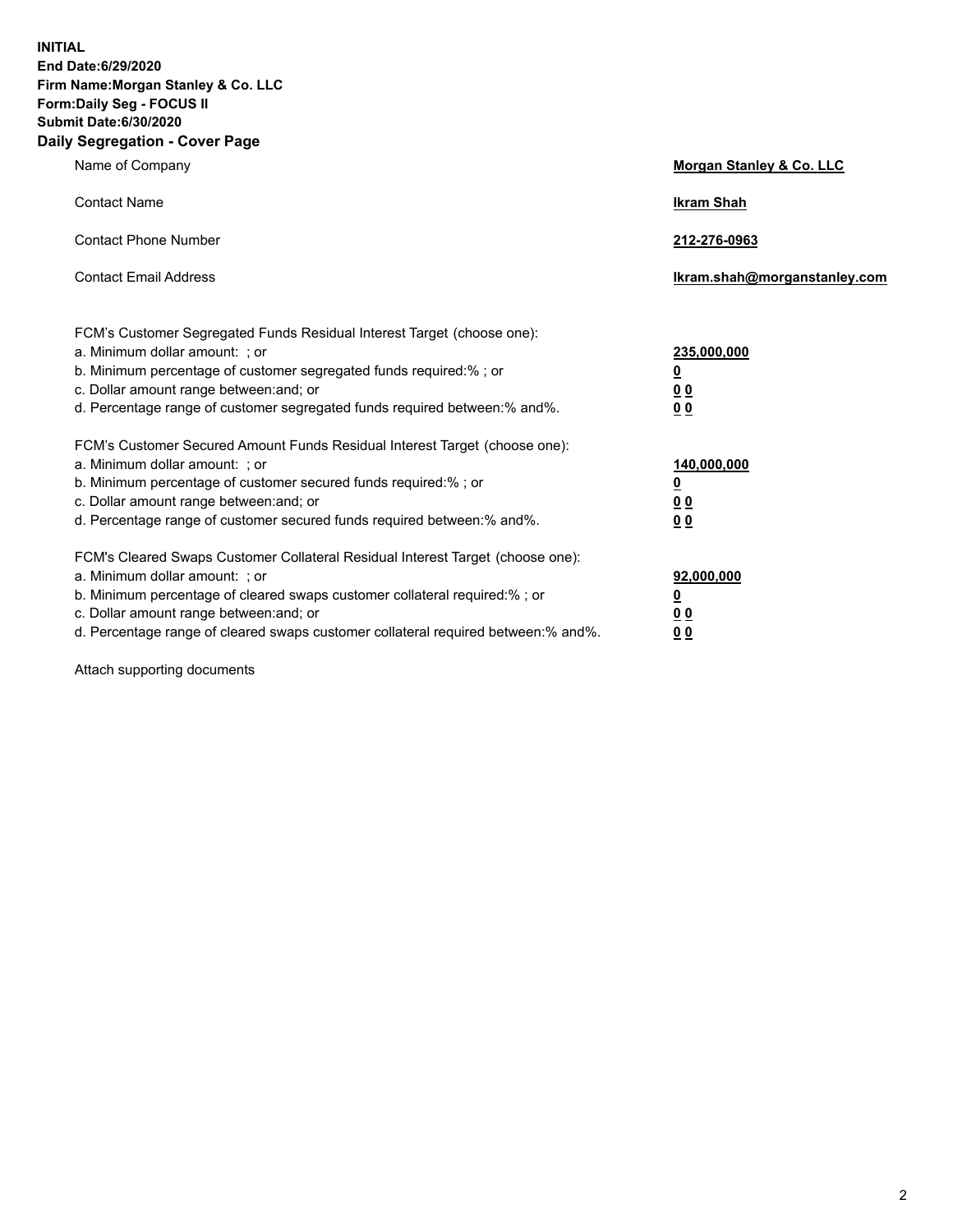## **INITIAL End Date:6/29/2020 Firm Name:Morgan Stanley & Co. LLC Form:Daily Seg - FOCUS II Submit Date:6/30/2020 Daily Segregation - Secured Amounts** Foreign Futures and Foreign Options Secured Amounts Amount required to be set aside pursuant to law, rule or regulation of a foreign government or a rule of a self-regulatory organization authorized thereunder **0** [7305] 1. Net ledger balance - Foreign Futures and Foreign Option Trading - All Customers A. Cash **4,343,689,190** [7315] B. Securities (at market) **3,122,371,311** [7317] 2. Net unrealized profit (loss) in open futures contracts traded on a foreign board of trade **167,283,851** [7325] 3. Exchange traded options a. Market value of open option contracts purchased on a foreign board of trade **7,829,240** [7335] b. Market value of open contracts granted (sold) on a foreign board of trade **-15,335,962** [7337] 4. Net equity (deficit) (add lines 1. 2. and 3.) **7,625,837,630** [7345] 5. Account liquidating to a deficit and account with a debit balances - gross amount **61,660,530** [7351] Less: amount offset by customer owned securities **-60,262,798** [7352] **1,397,732** [7354] 6. Amount required to be set aside as the secured amount - Net Liquidating Equity Method (add lines 4 and 5) **7,627,235,362** [7355] 7. Greater of amount required to be set aside pursuant to foreign jurisdiction (above) or line 6. **7,627,235,362** [7360] FUNDS DEPOSITED IN SEPARATE REGULATION 30.7 ACCOUNTS 1. Cash in banks A. Banks located in the United States **253,657,781** [7500] B. Other banks qualified under Regulation 30.7 **554,801,572** [7520] **808,459,353** [7530] 2. Securities A. In safekeeping with banks located in the United States **881,388,009** [7540] B. In safekeeping with other banks qualified under Regulation 30.7 **0** [7560] **881,388,009** [7570] 3. Equities with registered futures commission merchants A. Cash **14,265,013** [7580] B. Securities **0** [7590] C. Unrealized gain (loss) on open futures contracts **2,180,121** [7600] D. Value of long option contracts **0** [7610] E. Value of short option contracts **0** [7615] **16,445,134** [7620] 4. Amounts held by clearing organizations of foreign boards of trade A. Cash **0** [7640] B. Securities **0** [7650] C. Amount due to (from) clearing organization - daily variation **0** [7660] D. Value of long option contracts **0** [7670] E. Value of short option contracts **0** [7675] **0** [7680] 5. Amounts held by members of foreign boards of trade A. Cash **3,738,213,201** [7700] B. Securities **2,240,983,302** [7710] C. Unrealized gain (loss) on open futures contracts **165,103,730** [7720] D. Value of long option contracts **7,829,240** [7730] E. Value of short option contracts **-15,335,962** [7735] **6,136,793,511** [7740] 6. Amounts with other depositories designated by a foreign board of trade **0** [7760] 7. Segregated funds on hand **0** [7765] 8. Total funds in separate section 30.7 accounts **7,843,086,007** [7770] 9. Excess (deficiency) Set Aside for Secured Amount (subtract line 7 Secured Statement Page 1 from Line 8) **215,850,645** [7380]

- 10. Management Target Amount for Excess funds in separate section 30.7 accounts **140,000,000** [7780]
- 11. Excess (deficiency) funds in separate 30.7 accounts over (under) Management Target **75,850,645** [7785]

3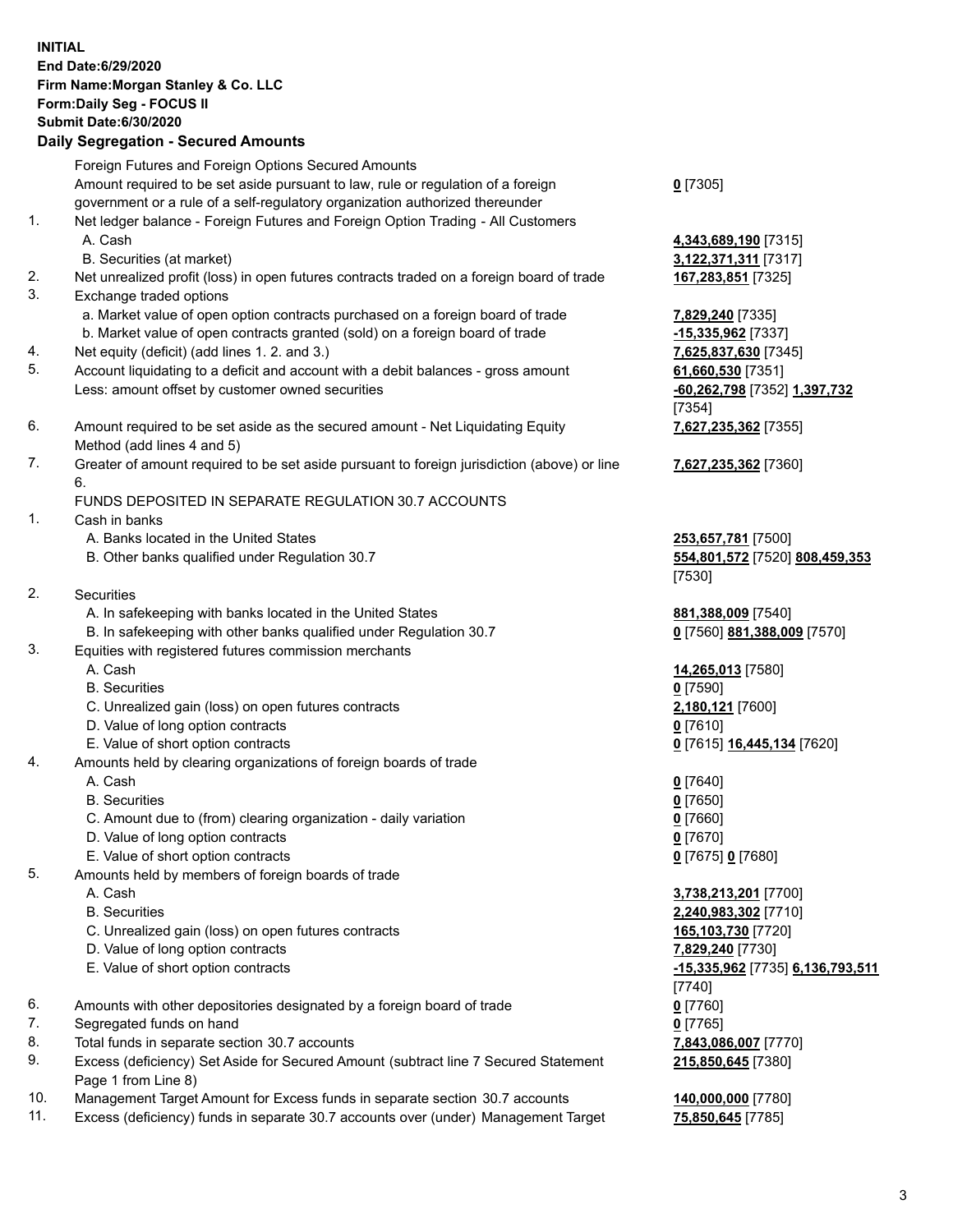**INITIAL End Date:6/29/2020 Firm Name:Morgan Stanley & Co. LLC Form:Daily Seg - FOCUS II Submit Date:6/30/2020 Daily Segregation - Segregation Statement** SEGREGATION REQUIREMENTS(Section 4d(2) of the CEAct) 1. Net ledger balance A. Cash **16,473,837,251** [7010] B. Securities (at market) **8,250,462,307** [7020] 2. Net unrealized profit (loss) in open futures contracts traded on a contract market **865,211,322** [7030] 3. Exchange traded options A. Add market value of open option contracts purchased on a contract market **455,840,784** [7032] B. Deduct market value of open option contracts granted (sold) on a contract market **-335,854,148** [7033] 4. Net equity (deficit) (add lines 1, 2 and 3) **25,709,497,516** [7040] 5. Accounts liquidating to a deficit and accounts with debit balances - gross amount **288,530,250** [7045] Less: amount offset by customer securities **-278,335,016** [7047] **10,195,234** [7050] 6. Amount required to be segregated (add lines 4 and 5) **25,719,692,750** [7060] FUNDS IN SEGREGATED ACCOUNTS 7. Deposited in segregated funds bank accounts A. Cash **4,282,207,531** [7070] B. Securities representing investments of customers' funds (at market) **0** [7080] C. Securities held for particular customers or option customers in lieu of cash (at market) **810,402,932** [7090] 8. Margins on deposit with derivatives clearing organizations of contract markets A. Cash **13,289,456,125** [7100] B. Securities representing investments of customers' funds (at market) **0** [7110] C. Securities held for particular customers or option customers in lieu of cash (at market) **7,440,059,375** [7120] 9. Net settlement from (to) derivatives clearing organizations of contract markets **148,815,117** [7130] 10. Exchange traded options A. Value of open long option contracts **455,840,784** [7132] B. Value of open short option contracts **-335,854,148** [7133] 11. Net equities with other FCMs A. Net liquidating equity **11,523,008** [7140] B. Securities representing investments of customers' funds (at market) **0** [7160] C. Securities held for particular customers or option customers in lieu of cash (at market) **0** [7170] 12. Segregated funds on hand **0** [7150] 13. Total amount in segregation (add lines 7 through 12) **26,102,450,724** [7180] 14. Excess (deficiency) funds in segregation (subtract line 6 from line 13) **382,757,974** [7190] 15. Management Target Amount for Excess funds in segregation **235,000,000** [7194]

- 16. Excess (deficiency) funds in segregation over (under) Management Target Amount
	- Excess

**147,757,974** [7198]